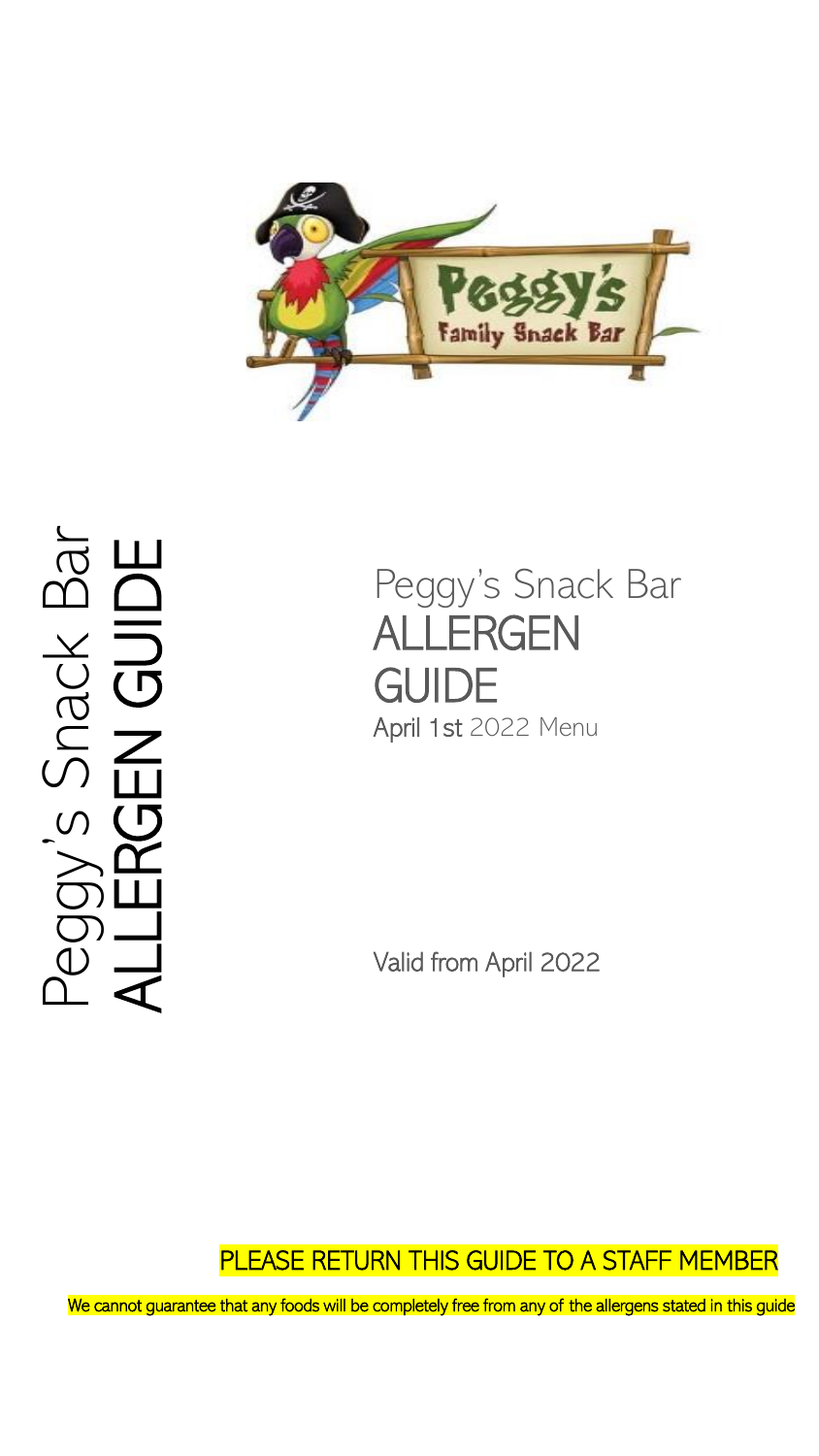

OUR ALLERGEN GUIDE

Peggy's Snack Bar attempts to provide as-complete-as-possible allergen information about its food products, customers with specific food allergens needs to use this guide to assist them with choosing items in our cafe.

We cannot fully guarantee that any foods will be completely free from any allergens stated in this guide. Ingredients vary and may have changed since your last visit. Please check the relevant section in this allergen guide

If you have any questions or specific requirements please notify a member of staff when placing your food order.

Please Note:

Our Chips, fish, hashbrowns, fried bread, sausages, chicken nuggets and fish fingers can be cooked in the same oil.

for all these products – allergens can be found in the relevant section of this booklet.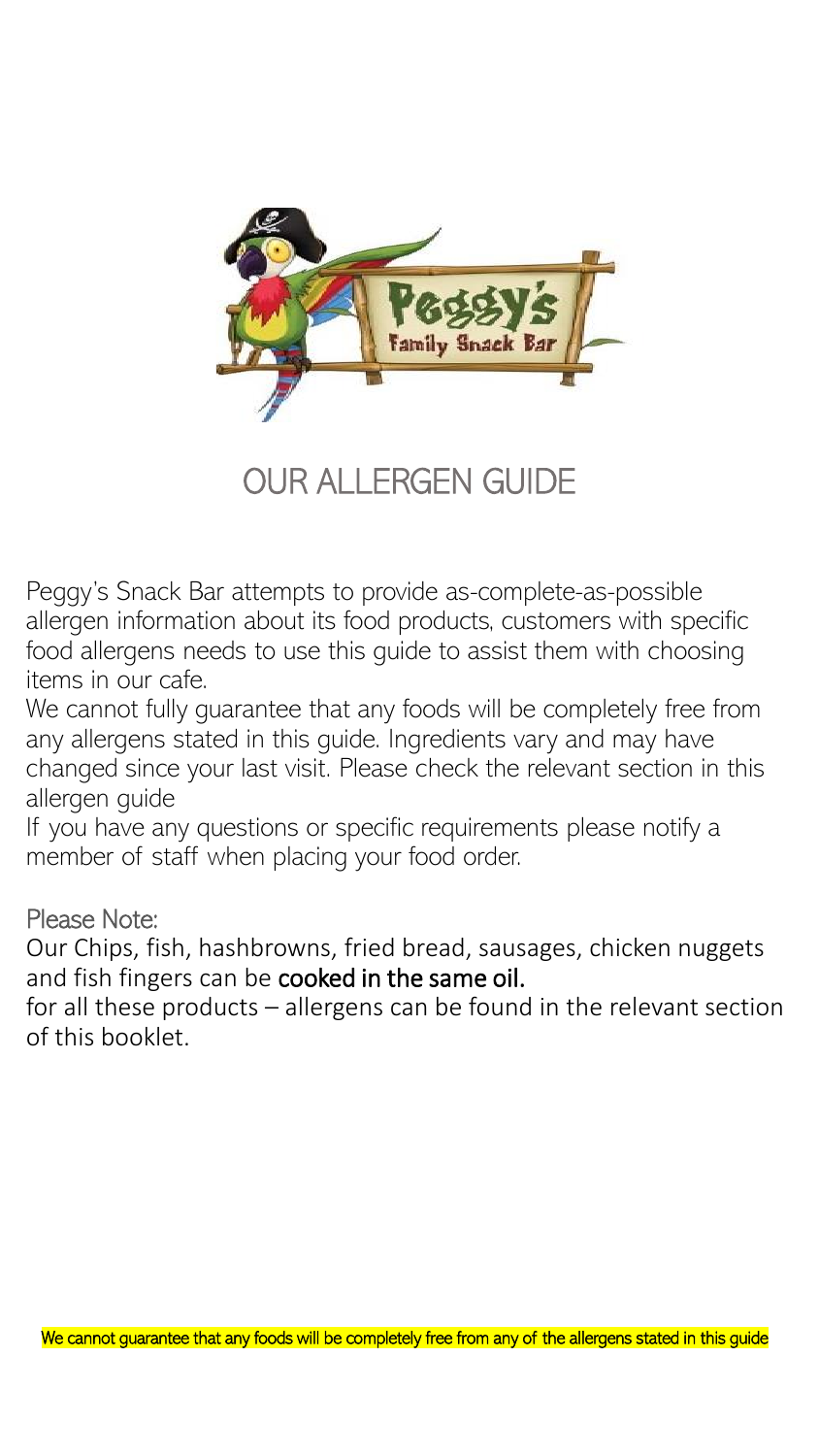# **Breakfast**

## Full & Big Breakfast Items:

Toast – cereals incl gluten, wheat, soya soft roll/barm – cereals incl gluten, wheat, soya butter portions - milk baked beans – no intentional allergens bacon – no intentional allergens sausages – cereals incl gluten, wheat, soya, sulphites hash browns – cereals incl gluten, wheat, eggs, milk fried bread – cereals incl gluten, wheat, soya mushrooms – milk (from butter used in cooking) Grilled tomato – no intentional allergens

## Vegetarian breakfast option

Mushrooms, 2 hash brown, tomato, baked beans and 1 slice of toast with butter – fried egg if required (Allergens as stated above)

## Kids Breakfast option

Sausage or egg, hash brown and baked beans (Allergens as stated above)

# **Salads**

All our salads are prepared fresh on site daily – we cannot completely guarantee that our ingredients are completely free from any allergens., when prepared together some foods may come into contact with other foods containing allergens.

#### salads: salads: salad filling choice of: All salads may contain the following iceberg lettuce – no intentional allergens \*turkey – no intentional allergens radicchio – no intentional allergens  $*$ cheese - milk cherry tomatoes – no intentional allergens  $*$ chicken mayo – eggs, mustard cucumber – no intentional allergens \*tuna mayo – fish, eggs, mustard red onion – no intentional allergens  $*$ ham – no intentional allergens sweetcorn – may contain milk grated carrot – no intentional allergens coleslaw (pot) – eggs, mustard 1/2 boiled egg - egg Sandwiches

## Sandwich and wrap Selection:

#### All our sandwiches and wraps are made and delivered fresh - daily:

sandwich selection - please check packaging for allergen details in BOLD our new wrap range - please see packaging for allergen details in BOLD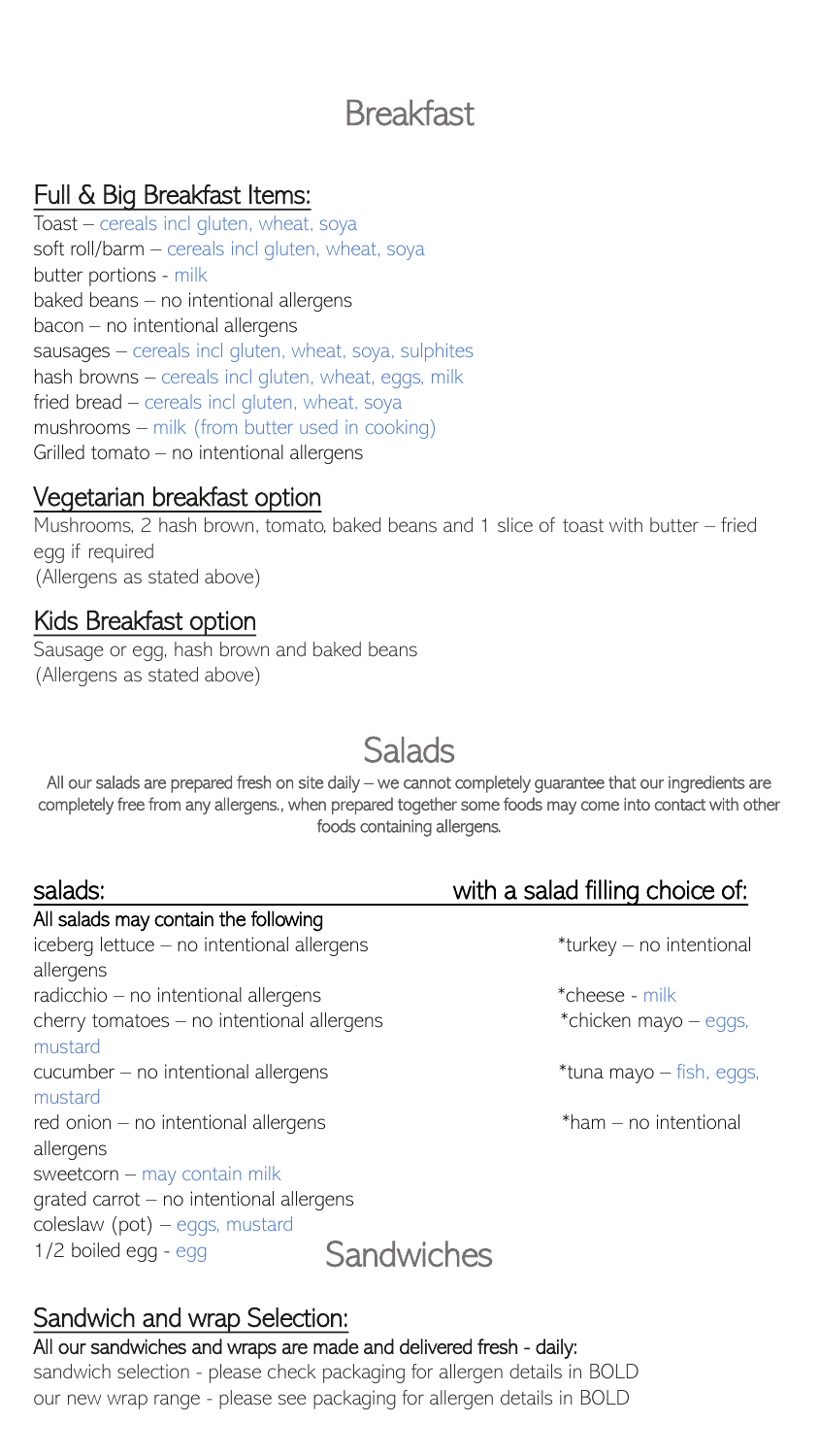# Main Meals

our main meals are served with chips, peas or beans and gravy unless stated otherwise

## Main Meals Options:

with Chips – no intentional allergens with peas – may contain milk with beans – no intentional allergens with mash – cereals incl gluten, milk, egg, wheat with rice – no intentional allergens add gravy – gluten free – made with meat juices add jacket potato – no intentional allergens New potatoes - contains milk (from butter used)

## Jacket Potato Options:

Plain jacket potato – no intentional allergens butter portions - milk tuna mayonnaise – fish, eggs, mustard grated cheese - milk coleslaw – eggs, mustard Beef Chilli – barley, fish baked beans – no intentional allergens

## Sausage meal

three sausages – cereals incl gluten, wheat, soya, sulphites

## Fish and chips

Battered fish fillet – fish, cereals incl gluten, eggs, soya beans, milk, mustard Mushy peas – no intentional allergens

## <u>Philibron canne</u> meal

chilli con carne recipe – barley, fish

### Chicken & leek Pie

Homemade Recipe – cereals incl gluten, eggs, soybeans, milk, mustard, celery, mustard, wheat

#### Beef & Vegetable Pie

Homemade Recipe – cereals incl gluten, wheat, egg

#### Turkey & Ham Pie

Homemade Recipe – cereals incl gluten, eggs, soybeans, milk, mustard, soya, wheat

#### Minced Beef & Onion Pie

Homemade Recipe – cereals incl gluten, wheat, eggs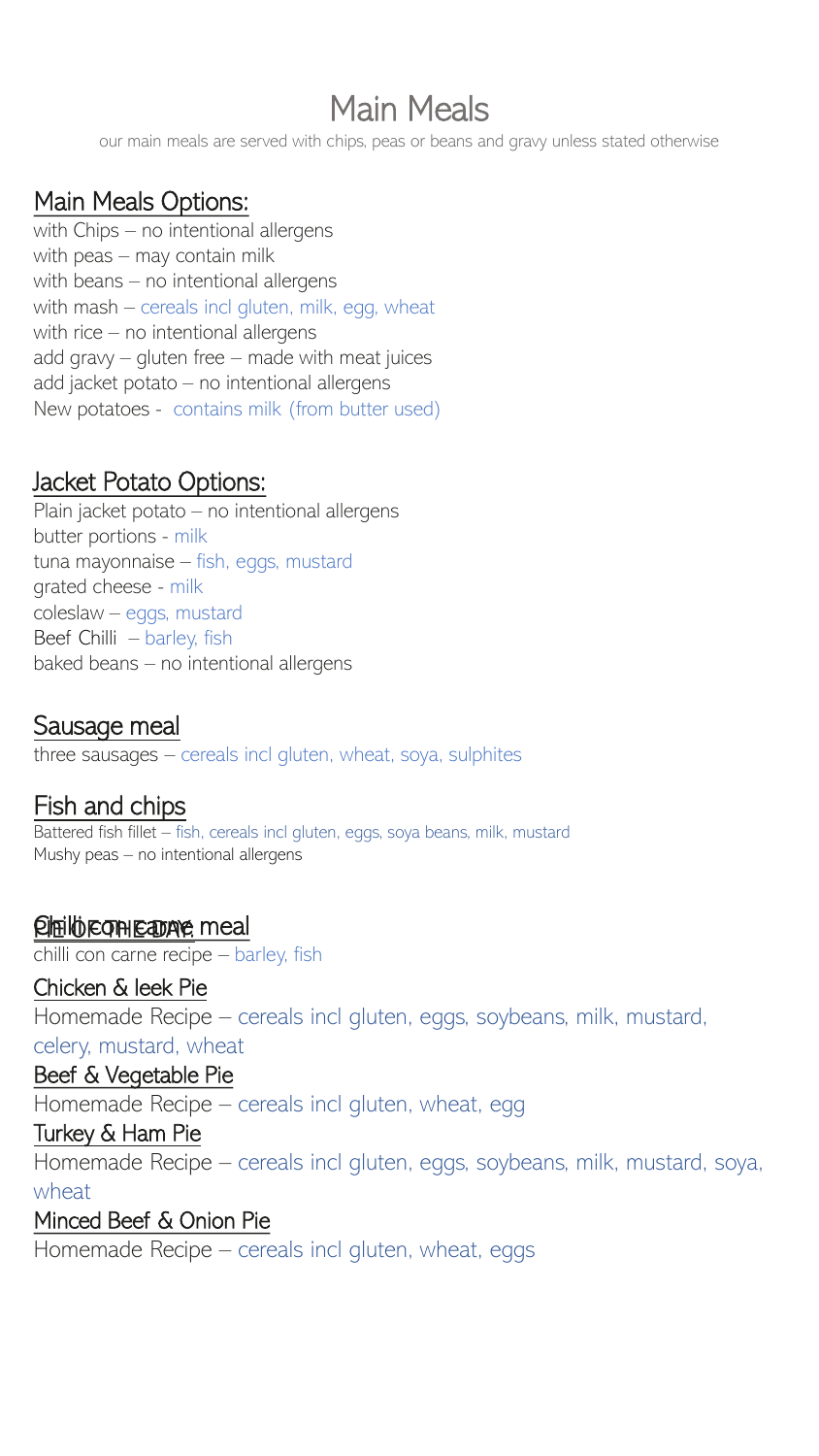# Daily Specials

our Daily Specials come with a choice of either chips, mash or rice and peas or beans and a choice to add jacket or upgrade to new potatoes

### Daily Specials Options:

Chips – no intentional allergens Peas – may contain milk Beans – no intentional allergens Mash – cereals incl gluten, milk, eggs, wheat Rice – no intentional allergens Gravy – gluten free, made with meat juices New potatoes – milk (from butter used)

### Slow Cooked Sausages

sausages – cereals incl gluten, wheat, soya, sulphites onion gravy – no intentional allergens – gluten free, made with meat juices

### Cottage Pie or Hot Pot

Cottage Pie Recipe – cereals incl gluten, wheat, eggs Hotpot Recipe – Celery, Barley, Fish

#### Mid-Week Roast

Beef – no intentional allergens Or Turkey – no intentional allergens Or Gammon – no intentional allergens Roast potatoes – no intentional allergens Chicken bistro gravy – cereals incl gluten, milk, soya, wheat (used for turkey and chicken) gravy – gluten free, made with meat juices – used for beef and gammon yorkshire pudding – cereals incl gluten, eggs, milk, wheat stuffing – cereals incl gluten, wheat, barley, egg, soya, celery, milk, mustard, sulphites

### Braised Mince & Dumplings

braised mince recipe – no intentional allergens dumplings - cereals incl gluten, eggs, soyabeans, milk, wheat, mustard

### Sunday Roast

Beef – no intentional allergens Or Turkey – no intentional allergens Or Gammon – no intentional allergens Roast potatoes – no intentional allergens Chicken bistro gravy – cereals incl gluten, milk, soya, wheat (used for turkey and chicken) gravy – gluten free, made with meat juices – used for beef and gammon Yorkshire pudding – cereals incl gluten, eggs, milk, wheat stuffing – cereals incl gluten, wheat, barley, egg, soya, celery, milk, mustard, sulphites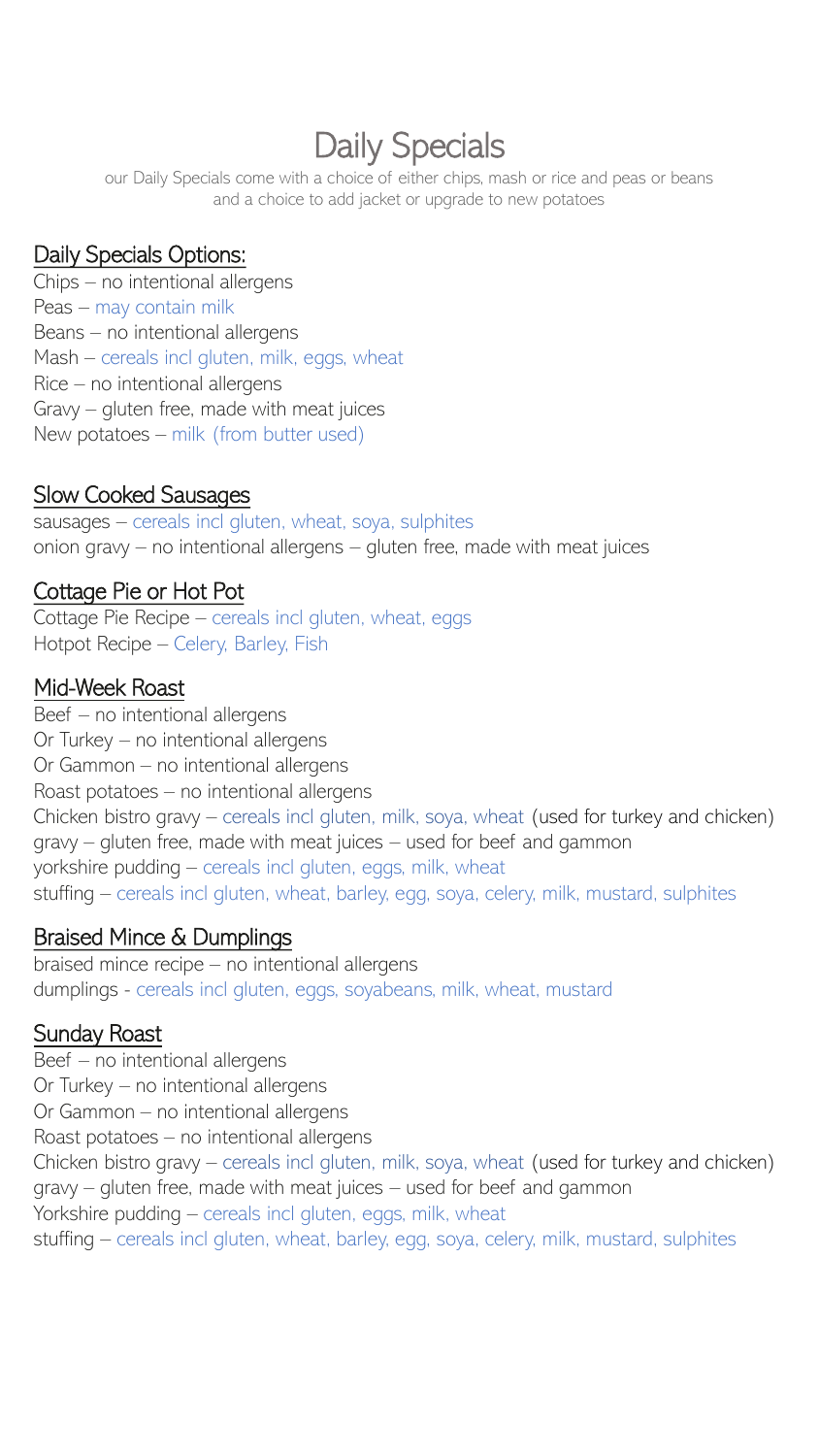# Premium Meals

All served with chips or new potatoes, peas or beans and gravy unless otherwise stated

# Premium Meal Options:

Chips – no intentional allergens Peas – may contain milk Beans – no intentional allergens Mash – cereals incl gluten, milk, eggs, wheat Rice – no intentional allergens Gravy – gluten free, made with meat juices New potatoes – milk (from butter used)

## slow cooked pork chop

pork chop – no intentional allergens gravy – gluten free, made with meat juices apple sauce – sulphur dioxide/sulphites

### Beef Lasagne

Beef lasagne recipe – cereals incl gluten, wheat, barley, fish, sulphur dioxide/sulphites, celery, egg, soyabeans, mustard, milk garlic bread slice – cereals incl gluten, wheat, milk, soya

### Braised Beef & Mushrooms

Braised steak in gravy – no intentional allergens mushrooms – milk (from butter used) onions – no intentional allergens

#### Prime Beef Cheeseburger meal

100% beef burger – no intentional allergens Brioche bun – Cereals incl gluten, egg, milk, wheat cheese - milk onions – no intentional allergens

## Curry Of the Day

Chicken Madras Recipe – cereals incl gluten, wheat, mustard Beef Curry Recipe – cereals incl gluten, wheat, mustard Chicken Tikka Recipe – milk, mustard, sulphur dioxide/sulphites, celery Chicken Korma Recipe – cereals incl gluten, mustard, eggs, milk Rogan Josh recipe – cereals incl gluten, wheat, mustard, celery

## Served with:

Rice – no intentional allergen Poppadom – no intentional allergens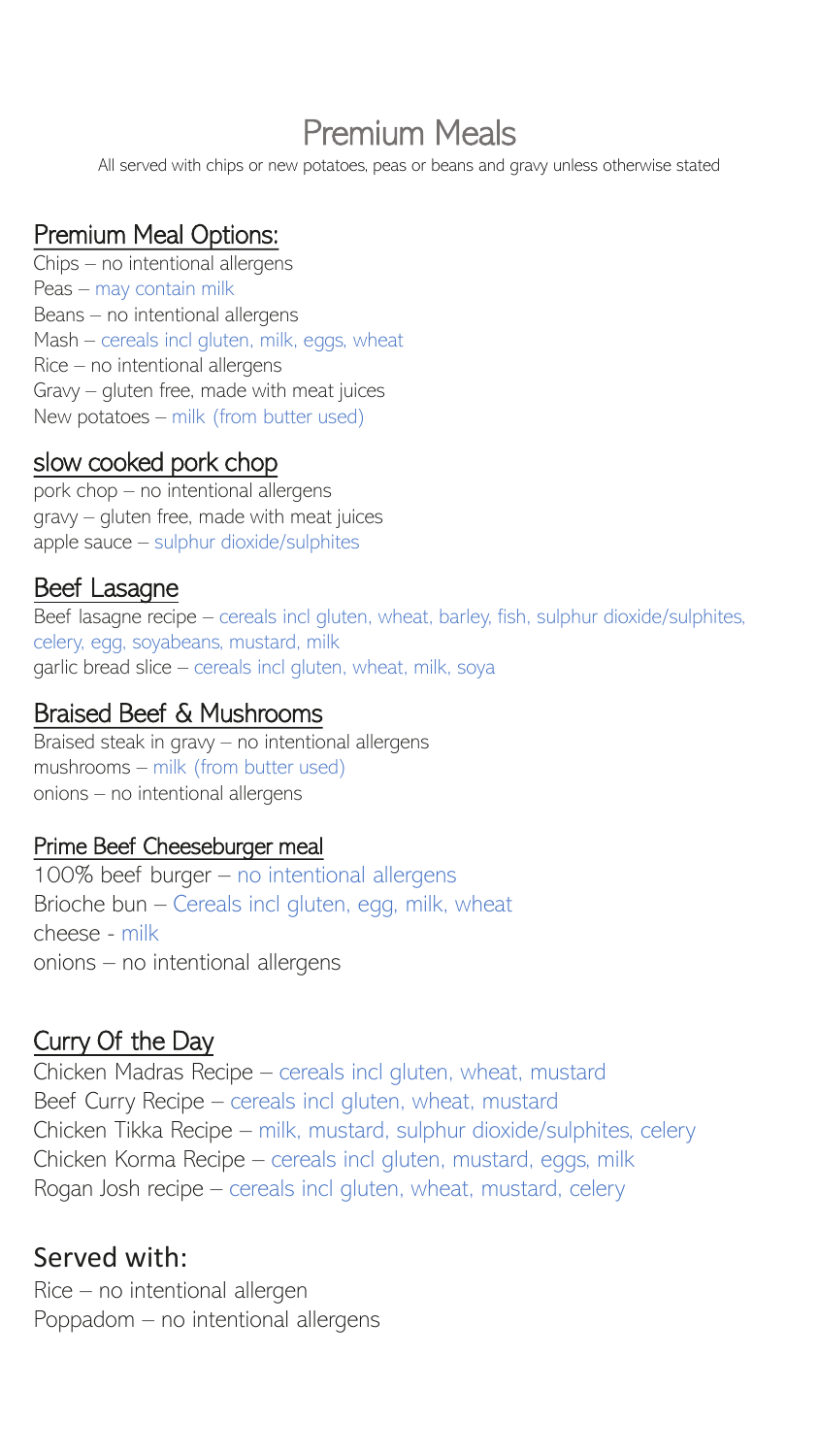# Rotisserie Spit Roast Chicken

our main meals are served with chips, peas or beans and gravy unless stated otherwise

## Rotisserie Chicken Options:

Chips – no intentional allergens Peas – may contain milk Beans – no intentional allergens Mash – cereals incl gluten, milk, eggs, wheat Rice – no intentional allergens Gravy – gluten free, made with meat juices New potatoes – milk (from butter used)

## Rotisserie chickens

All our chickens are rubbed with a flavour glaze before cooking which contain the following allergens half chicken – cereals incl gluten, soya, milk, celery, mustard, sulphur dioxide/sulphites whole chicken - cereals incl gluten, soya, milk, celery, mustard, sulphur dioxide/sulphites

# Extras/other Menu options

#### cheesy chips and gravy

grated cheese - milk chips – no intentional allergens gravy – gluten free, made with meat juices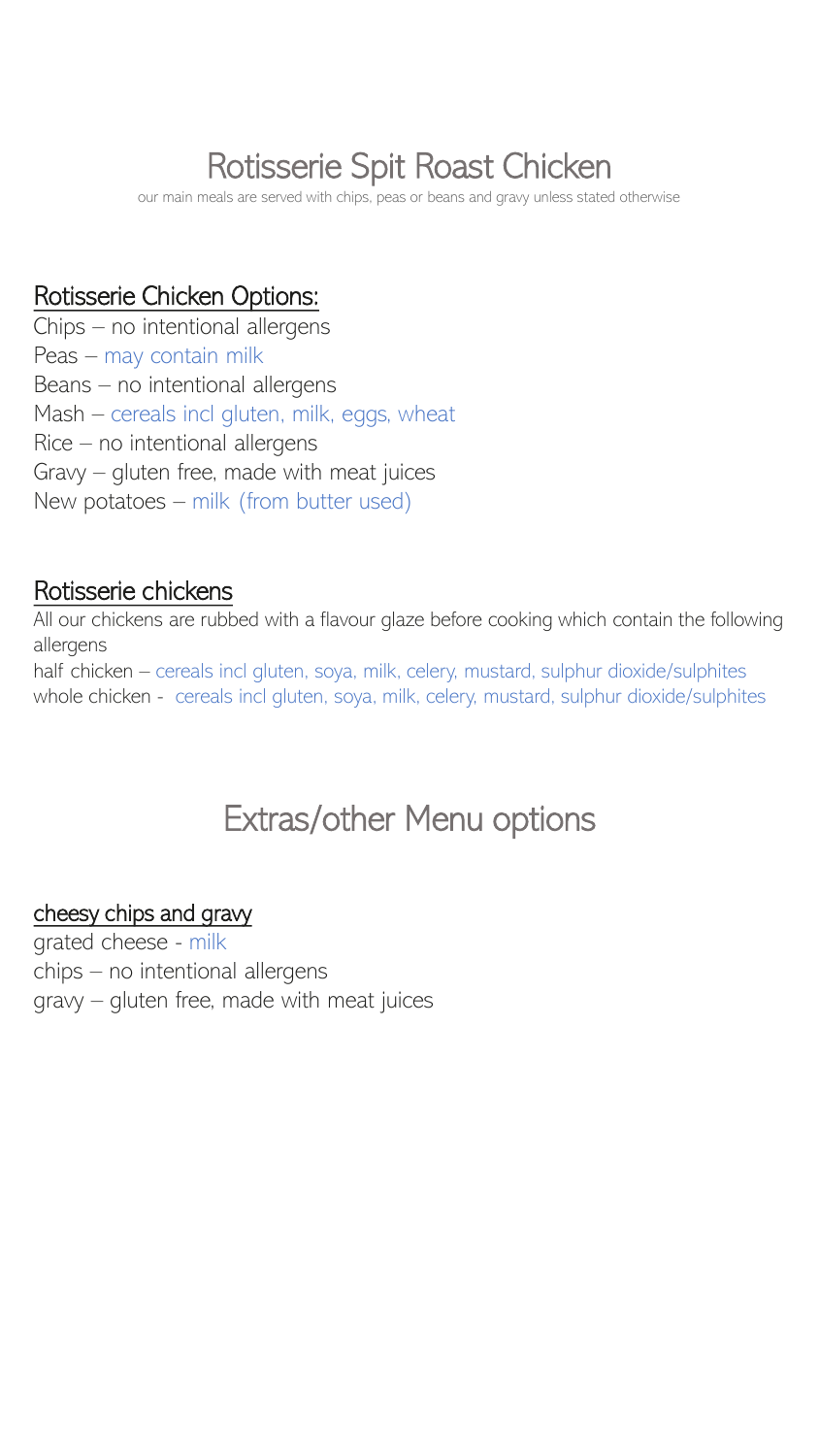# Childrens Meals

our childrens Meals come with chips and peas or beans

## Childrens Meals Options:

Chips – no intentional allergens Peas – may contain milk Beans – no intentional allergens Gravy – gluten free, made with meat juices

### Childrens Burger Meal

2oz burger – cereals incl gluten, wheat, soya, sulphites seeded burger bun – cereals incl gluten, wheat, sesame add cheese - milk

### childrens chicken nugget meal

chicken nuggets – cereals incl gluten, wheat, milk, celery, soya, egg, mustard

### childrens fish finger meal

fish fingers – cereals incl gluten, wheat, fish

#### childrens sausage meal

sausages – cereals incl gluten, wheat, soya, sulphites

### children's pasta

kids tomato pasta with slice of garlic bread tomato pasta recipe – cereals incl gluten, wheat garlic slice – cereals incl gluten, wheat, milk, soya

## Hot dog in a bun:

Hot Dog – soya protein, celery – may contain mustard Hot Dog bun – cereals incl gluten, wheat – may contain sesame Chips – No intentional allergens Baked beans – No intentional allergens

## Childrens Roast dinner

Beef – no intentional allergens Or Turkey – no intentional allergens Or Gammon – no intentional allergens Roast potatoes – no intentional allergens Chicken bistro gravy – cereals incl gluten, milk, soya, wheat (used for turkey and chicken) gravy – gluten free, made with meat juices – used for beef and gammon Yorkshire pudding – cereals incl gluten, eggs, milk, wheat stuffing – cereals incl gluten, wheat, barley, egg, soya, celery, milk, mustard, sulphites